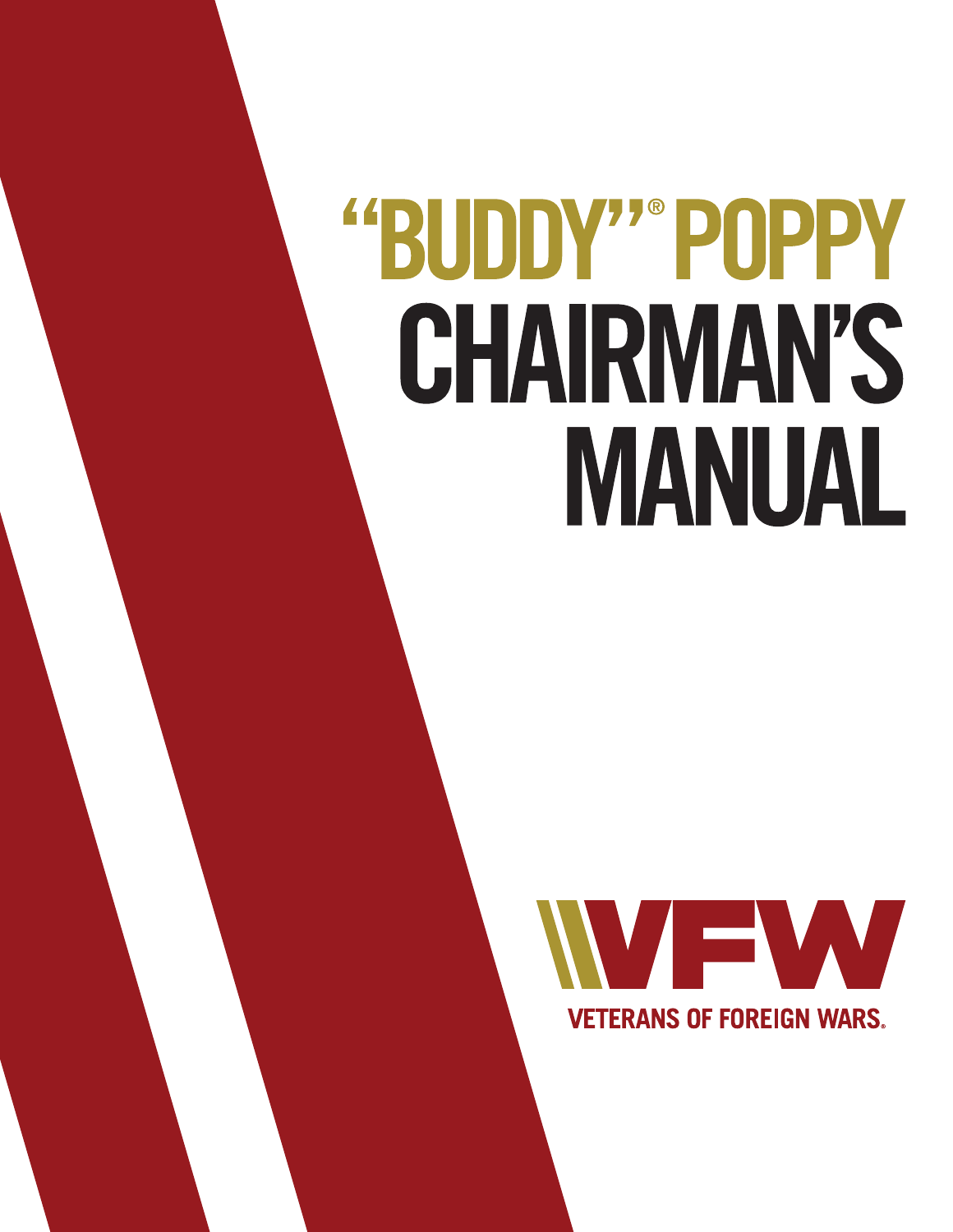# **"Buddy" Poppy Chairman's Manual**



# **A BRIEF HISTORY**

Since 1922, the "Buddy"® Poppy has been an integral part of the VFW community. As VFW's official memorial flower, the Poppy represents the blood shed by American service members. It reiterates the VFW will not forget their sacrifices.

The Poppy movement was inspired by Canadian Army Col. John McCrae's famous poem, "In Flanders Fields." Poppies were originally distributed by the Franco-American Children's League to benefit children in the devastated areas of France and Belgium following WWI.

In 1922, VFW conducted a campaign and got Poppies from France. Members soon discovered it took too long to get the flowers in from France and they came up with a better idea. Disabled, hospitalized and aging veterans could make the paper flowers and ship them out to the members for distribution.

And so it was known, for veterans in VA hospitals and domiciliaries and in state veterans' homes, every day would be VFW "Buddy"® Poppy Day. These men and women assemble the Poppies, tie them in bunches of 10 and pack them in boxes of 500, 1,000 or 2,000 for shipment to the Posts and Auxiliaries. VFW pays the disabled veteran for the work. In most cases, this extra money provides additional income for the worker to pay for the little luxuries which make life more tolerable. Furthermore, Poppy assembly is often used as a therapy program to provide exercise for fingers and hands crippled by wounds, disease and the effects of old age. Another reason Poppies are so important is because all proceeds from distribution are used for veteran's welfare or for the well being of their needy dependents and the orphans of veterans. More than 2,300 children of veterans have been, or are being cared for in the VFW National Home in Eaton Rapids, Michigan, thanks to a portion of Poppy funds.

As your Post's Buddy Poppy Chairman, you need to build enthusiasm for this program. Reiterate to your fellow members the two-fold importance of Poppies. It's truly all about veterans helping veterans and living up to VFW's motto of "No One Does More for Veterans."

# **Recognition is Important, Too!**

It is only human nature to desire and appreciate recognition for a job well done. A word of praise often means more than any kind of financial reward - especially if it is done publicly. It is in recognition of these truths that special citation awards are made available through the VFW Department Headquarters or "Buddy"® Poppy Chairman. Check with them to determine the rules in effect in your Department. Don't overlook the faithful Post or Auxiliary member who goes on the streets each year to distribute Poppies. Recognize their efforts at Post or Auxiliary meetings.

# *DISTRIBUTION OF BUDDY POPPIES SHOULD BE INCLUDED IN EVERY POST, DISTRICT OR DEPARTMENT ACTIVITY OR ANYTHING IN WHICH YOU PARTICIPATE. MEMBERSHIP DRIVES, PATRIOTIC EVENTS, EVEN BINGO SHOULD INCLUDE DISTRIBUTION OF OUR FAVORITE FLOWER!*

There are two critical components to conducting a successful campaign:

#### **PLANNING & ENTHUSIASM**

Planning ensures nothing will be left to chance and there will be plenty of Poppies for distribution. And the more enthusiasm you demonstrate, the greater your chances of inspiring others to help make this year's campaign a true success.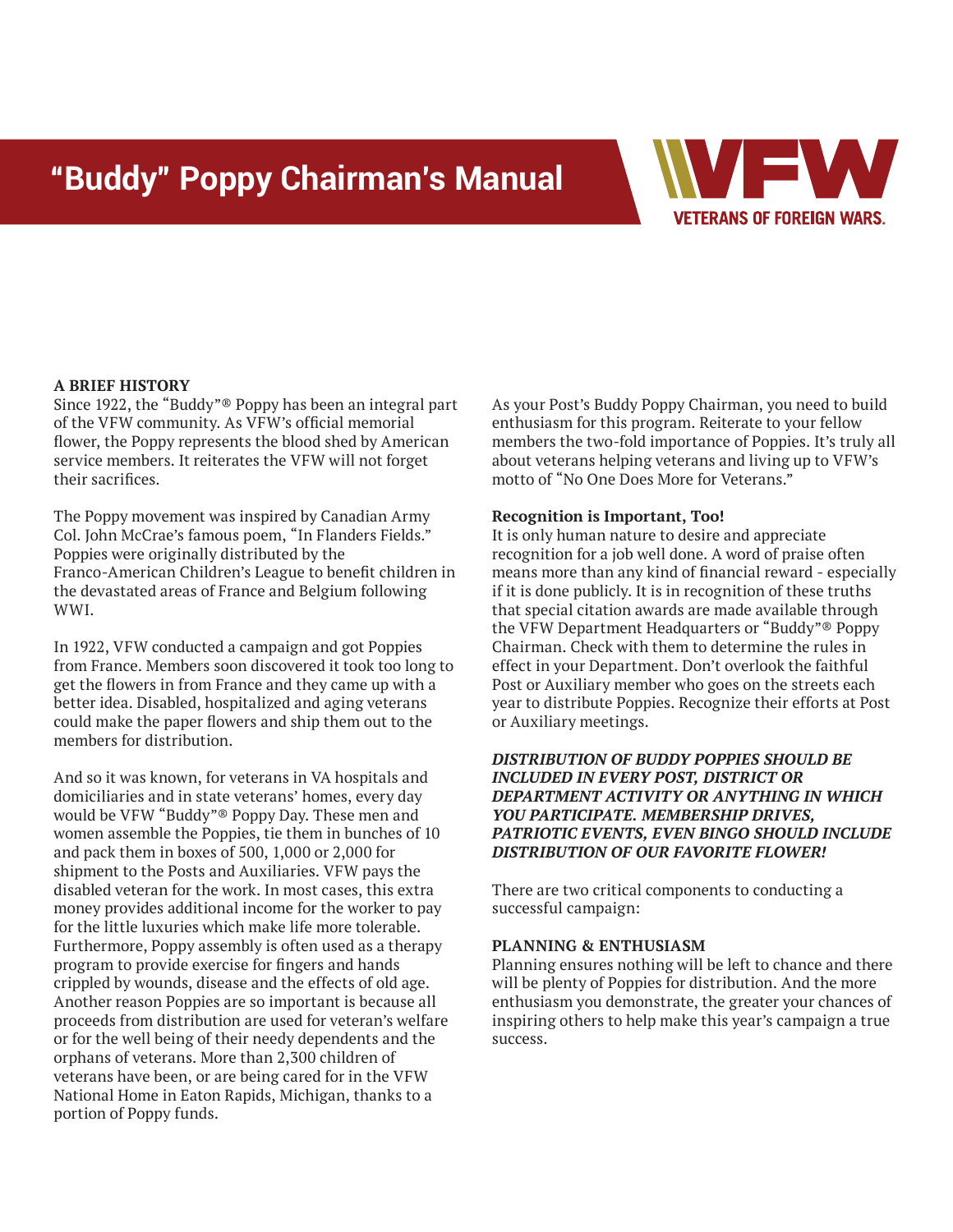# **Here are some important things to consider when preparing for your Buddy Poppy distribution:**

- $\checkmark$  Identify potential volunteers within your Post and Auxiliary and gather them together for an informational meeting explaining the purpose of the Buddy Poppy campaign.
- $\checkmark$  Plan on each volunteer distributing 200 Poppies. It sounds like a lot, but with the right placement in the community, 200 will go fast.
- $\checkmark$  Multiply the number of volunteers by 200 and that's approximately how many you should order.
- $\checkmark$  Choose distribution dates. Memorial Day and Veterans Day are always a popular time, but any time is a good time to distribute this memorial flower.
- **Request from your Department Headquarters an order form to purchase your Poppies at least 8 to 12 weeks in advance of your distribution dates.**
- $\checkmark$  Stake out key distribution venues in advance.
- $\checkmark$  Choose high traffic areas and determine the number of workers you need to cover the locations. Ideal locations include storefronts, office or factory entrances and recreational areas.
- $\checkmark$  Make sure you get permission from the business owners before setting up shop. Post flyers around town in key areas such as the Post Office, coffee shops, gas stations, etc. It will let people know when and where they can get a Buddy Poppy.
- $\checkmark$  If your local newspaper has a community calendar section, be sure to let the editor know about two weeks in advance that you'd like to place your Poppy announcement on the calendar.
- $\checkmark$  Encourage your volunteers to smile and be enthusiastic during the distribution. If they appear friendly, it will project a good image for VFW.
- $\checkmark$  Make sure your volunteers wear their VFW or Auxiliary caps.
- $\checkmark$  Remind your volunteers that they are not "selling" Poppies, but distributing them with the hope of getting donations.

**If you follow these simple steps, your Buddy Poppy campaign is sure to be a success.**

# **OVERCOMING ADVERSITY**

Many factors can lead to poor Buddy Poppy distributions. Perhaps you live in a bustling city like Chicago or New York City where folks aren't as eager to stop on the streets. Or maybe you live in a town with only 600 people and you'd be lucky to hand out 200 Poppies in a week. Or perhaps your members are primarily older and in failing health.

If any of these sound familiar, perhaps you should try a different approach to handing out the Poppies and raising funds for needy veterans.

Below is a list of alternative methods for distributing Poppies:

- $\checkmark$  Sell coat hanger wreaths made out of Poppies. Use a child-sized wire coat hanger and bend it into a circle. Straighten the hook to make a ground stake.
- $\checkmark$  Wind the stems of about 50 Poppies around the wire to complete your wreath. Popular around Memorial Day.
- $\checkmark$  Make a "Wall of Remembrance" at your Post. Patrons can request a Poppy in honor of a loved one who has died. Their name gets placed on the wall with a Poppy hanging next to it. Honorees' names can be typed on note cards with the Poppies stapled to them.
- $\checkmark$  Use Poppies to make table centerpieces that can be raffled off at Post suppers.
- $\checkmark$  Contact another civic organization in your community and ask if you can give a small presentation on the Buddy Poppy. Be sure to have plenty with you, as you'll likely get several takers.
- $\checkmark$  Set up a booth at county fairs, public forums, school events, church suppers or other civic organization meetings.

Let your imagination and that of your volunteers guide you in distributing these beautiful red flowers.

# **REMEMBER: NEVER REFUSE SOMEONE A POPPY BECAUSE THEY ARE UNABLE TO CONTRIBUTE. A POPPY ON ANYONE'S LAPEL HONORS ALL VETERANS!**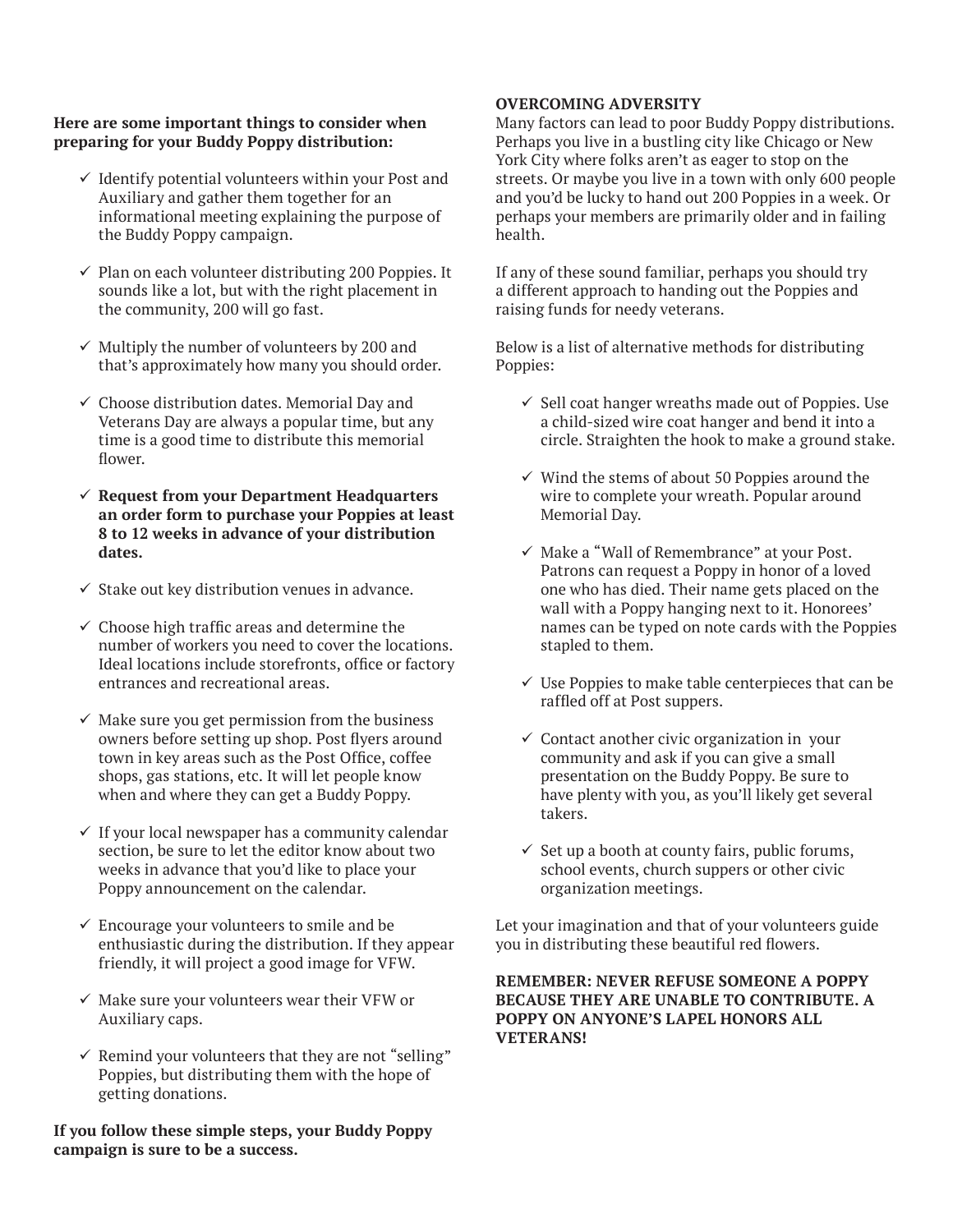# **NATIONAL BUDDY POPPY CONTEST**

A Buddy Poppy Display Contest will be held at the National Convention. Rules have been designed to put emphasis on the purpose and effectiveness of the displays. It is suggested that Department Contest rules be set up in conformance with this outline.

# **Rules**

Displays will be presented and judged in three categories:

# **Category 1. Public Promotion of Poppy Campaign**

(Window, booth, parade, poster displays, campaign promotions, etc.)

Displays must be designed for public exposure and must bear a message soliciting a donation for and wearing of the VFW Buddy Poppy. At least one Poppy used in the display must be in its original form and color, with label attached.

#### **Category 2. Memorial or Inspirational Displays**

(Wreaths, memorial tablets or plaques, patriotic or devotional themes)

Displays must be designed to honor the dead, to inspire devotion to God and Country, or to dramatize the activities supported by the Buddy Poppy. At least one Poppy used in the display must be in its original form and color, with label attached.

# **Category 3. Artistic or Decorative Use of Poppies**

(Post Home displays, table centerpieces, corsages, pictures, plaques, models, scenes, hats, novelty pieces, etc.)

Any display not meeting the qualifications for Categories 1 or 2 shall automatically be entered in wdCategory 3. At least one Poppy used in the display must be in original form and color, with label attached.

SPECIAL NOTE: Departments purchasing over 250,000 Poppies will be allowed two displays in each of the three categories for the National Display Contest. All others will be allowed one display in each of the three categories.

The Department Adjutant will have to notify the Programs Director, in writing, by June 30 of the Posts that will represent the Department in each category. This will allow us the time necessary to ensure each entry has sufficient space to set up at the National Convention.

The National Programs Committee shall have no responsibility in setting up, taking down, or returning displays. Displays may be entered and set up at any time from 8 a.m. Saturday until 12 Noon on Monday of the Convention week. Displays shall be set up in space

provided in the Convention exhibit or meeting halls. At the time the display is set up, the responsible person must complete an entry form which will show the category of competition, the number of Poppies used, the purpose of the display, the Post and/or Auxiliary number and location, and the name of the person who will dismantle and remove the display at the close of the Convention.

Displays may be accompanied by a white card, not to exceed 4 X 6 inches in size, on which is lettered in black ink an explanation of the theme for the display or other information of interest to the viewer or the judges.

Post name, Post number, city or state (including the shape of your state) may not be visible on display entries; failure to comply will result in disqualification.

Any use of non VFW trademarks or copyrighted material on your display must have prior approval from the trademark or copyright holder. These include but are not limited to names, logos, audio/visual graphics, images and/or props. The VFW and Buddy Poppy logo and name is authorized but use of any outside organization trademark or copyrighted material and/or logos must have prior approval through their respective organization.

# **Judging**

Judging of displays will be on the basis of effectiveness, purpose, clarity of theme, suitability, originality, beauty and number of Poppies used. Where a sample of a large number of identical items (such as corsages or wreaths) is entered, full credit shall be given for the total number of Poppies used.

# **Prizes**

Plaques will be awarded to the first, second, and thirdplace winners in each of the three categories.

# **NATIONAL BUDDY POPPY AWARDS**

Each year, awards are given to Department Commanders, Department Buddy Poppy Chairmen and Post Commanders and their respective Auxiliary counterparts. The contests are as follows:

# **Over One Million Buddy Poppy Club**

**Recipients:** Department Commander & Auxiliary President.

**Criteria:** A national award will be issued to those Departments that have purchased 1 million or more Buddy Poppies during the current program year. Awarded automatically and presented at VFW's National Convention.